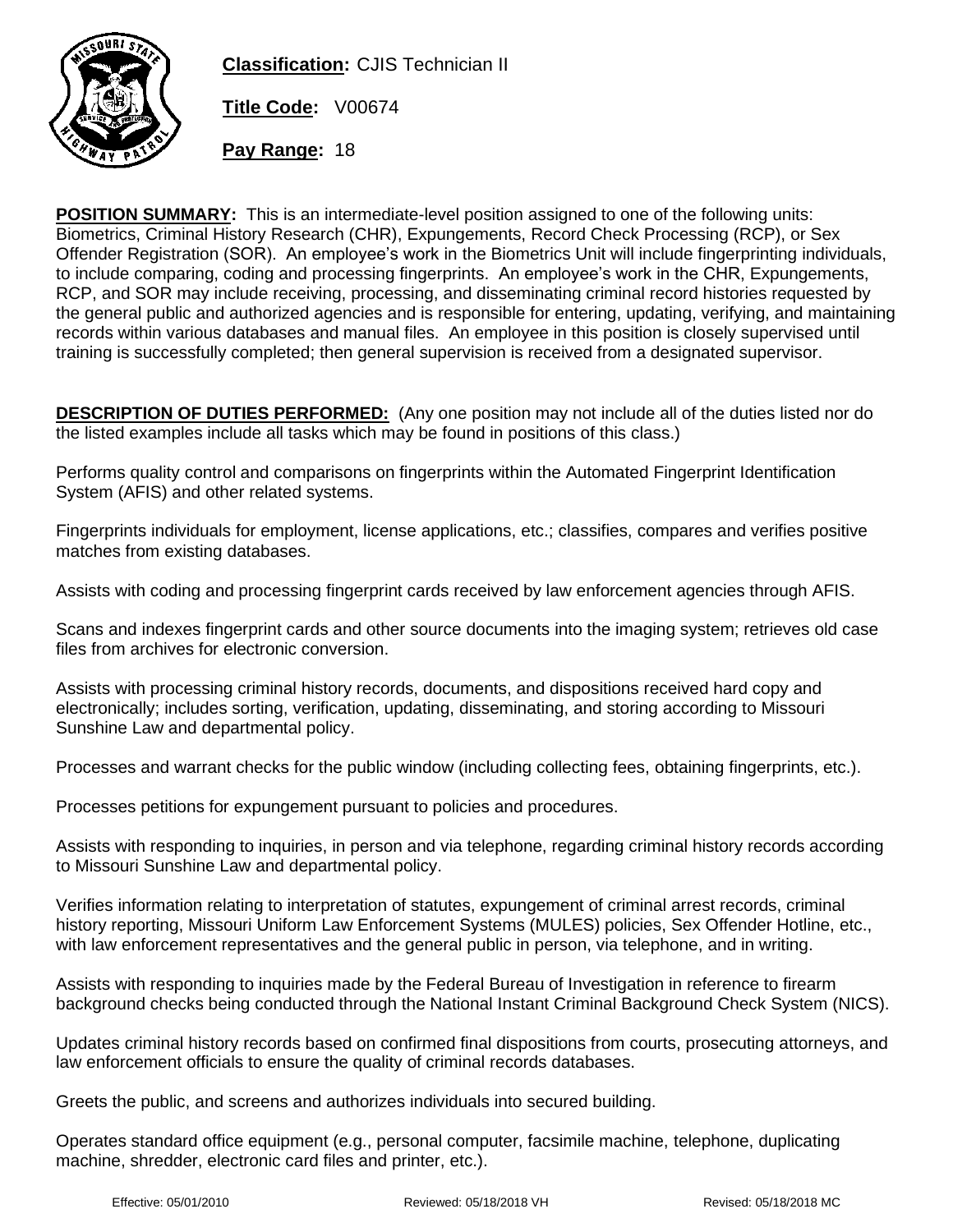May testify in a court of law on matters relating to fingerprint identification.

Performs other related work as assigned.

**REQUIRED KNOWLEDGE, SKILLS, AND ABILITIES:** Knowledge of Missouri Sunshine Laws and departmental regulations governing the dissemination of criminal history information.

Ability to learn to perform entries and updates of data within various computerized databases.

Ability to receive technical training related to the analysis and comparison of fingerprint images and work within a high level of detail and accuracy.

Ability to work with criminal history records in a confidential and professional manner.

Ability to operate standard office equipment as detailed above in the description of duties and learn to operate television monitor and intercom building security system.

Ability to enter data or information into a computer terminal using a keyboard, mouse, or other input device.

Ability to transport boxes and/or trays of documents, criminal history records, fingerprint cards, etc. up to 30 pounds.

Ability to proofread and edit computer entries.

Ability to maintain clerical records and files.

Ability to work independently with general supervision.

Ability to handle restricted and confidential information in a professional manner and maintain the information as such.

Ability to communicate in English clearly and concisely, both orally and in writing.

Ability to establish and maintain harmonious working relations with others.

Ability to respond to work related incidents on an on-call basis.

Ability to work with material that may be of a sexual nature relating to criminal activity (e.g., written material, photographs, and/or verbal language, etc.).

Ability to work hours as assigned.

**MINIMUM EXPERIENCE AND EDUCATION REQUIRED:** (The following represents the minimum qualifications used to accept applicants, provided that equivalent substitution will be permitted in case of deficiencies in either experience or education.)

Possess a Bachelor's degree in a related field.

OR

Two consecutive years of experience as a CJIS Technician I within the Missouri State Highway Patrol's CJIS Division, and may be required to successfully complete skill assessment evaluations for a CJIS Technician I.